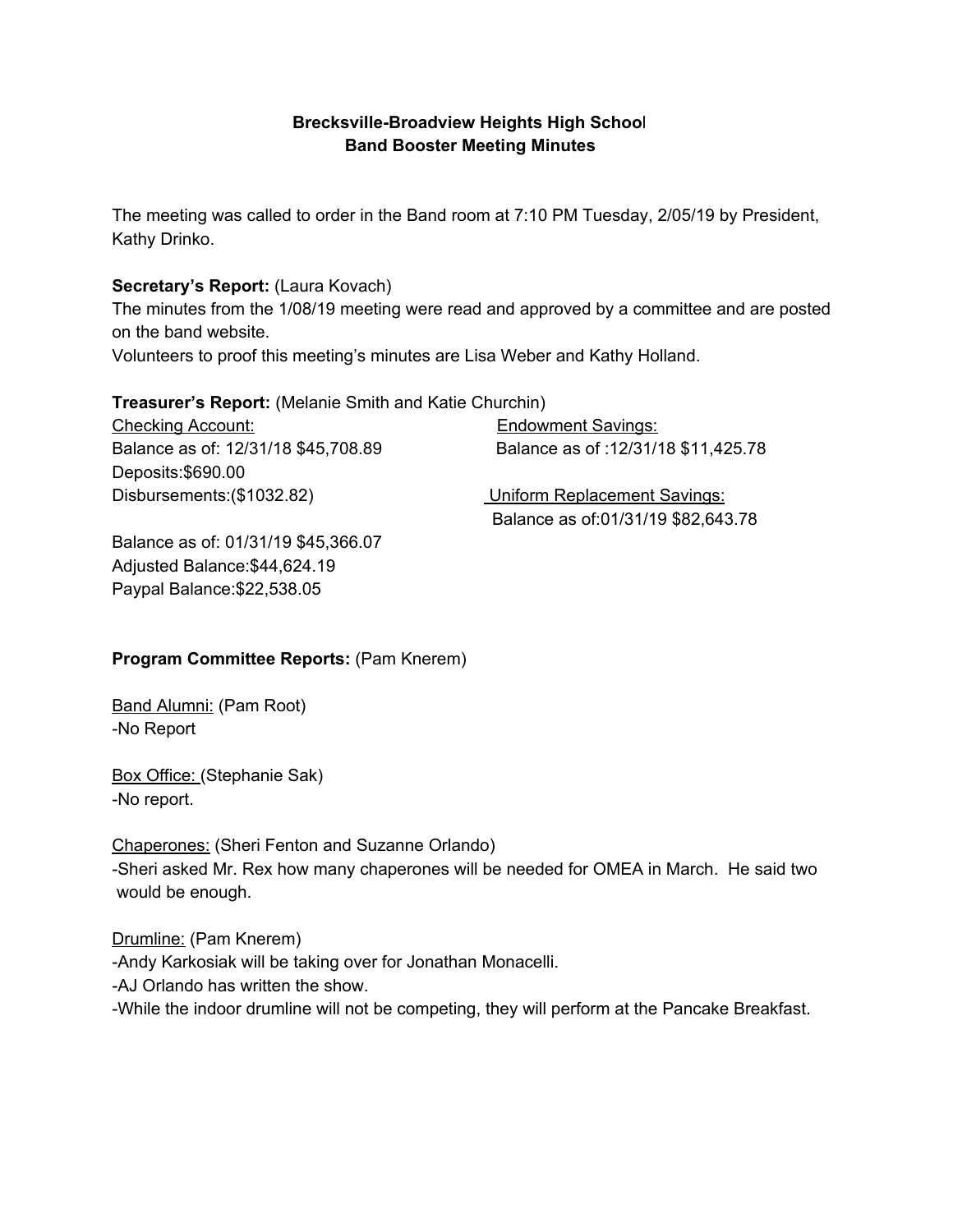Hospitality/Game Snacks: (Lisa Weber)

-Lisa reserved the Brecksville Rec Center for the band camp swim party in August. Since she is not a Brecksville resident, they required contact information from a Brecksville resident to complete the registration. Pam Knerem will provide her information since she is a resident of the city.

Flagline: (Melissa Brubaker and Elena Kucharski) -No Report.

PSO: (Michele Mihalich)

-Sip-N-Support will be held February 21, 2019.

-No Technology Day will be held March 11th this year.

-The next PSO meeting will be held at 9:30 AM on Thursday February 7th at the BOE building.

-On February 13th the High School will be showing the movie, *Angst*. It is part of the district's mental health initiative

-CJO is performing on February 15th. Students can get free tickets and parents can get BOGO free for this concert. Students have until Friday February 8th to get free tickets.

-Orchestra concert is February 20th.

-Choir concert is February 28th.

-Michele handed out information regarding the closing of Central School.

Publicity: (Melissa Burdick)

-Melissa is currently working on publicity for the Pancake Breakfast.

Senior Night: (Pj Malnar) -No report.

Swarm Board and Decorations: (Lisa Trout) -No Report

Uniforms: (Lori Reagan, Rima Julien, Sheyenne Uhlir and Linda Gauntner)

-All but one Marching Band uniform has been turned in and all pieces are accounted for. These uniforms will be taken to the cleaners soon.

-Uniform fitting nights will be July 30th and 31st this year.

-Unsold Christmas ornaments will be stored in the loft and sold at Sounds of the Stadium and the Holiday concert in December.

-Kim Traum has designed the graphic work for the new raincoats.

-Once the order is finalized, it will take 16-24 weeks to make the raincoats.

-A solution for what to do with the old raincoats has been found by Laura Kovach.

- Some of the raincoats will be repurposed and made into larger blankets that we can donate to homeless shelters.
- A smaller lap blanket will also be made to sell to band parents.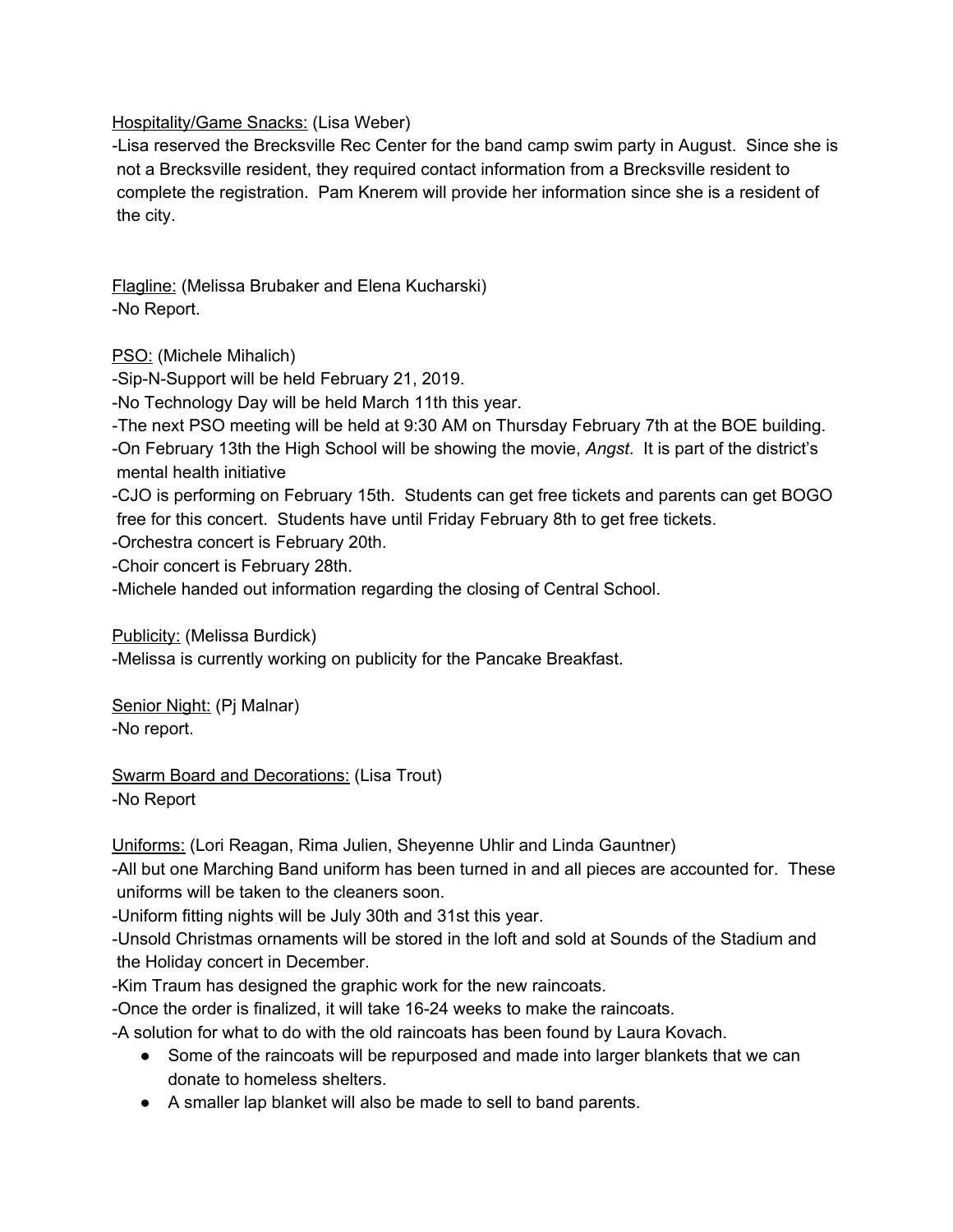- Laura brought in a sample of each blanket she made to show to the boosters.
- Both styles of blankets are fast and easy to make and will cost nothing to produce.
- Students will have the opportunity to earn service hours by helping turn the raincoats into useful blankets.
- More information will be forthcoming once we have some dates and a place to do the work.

#### Summer Uniforms: (Kathy Holland and Lisa Karakostas)

-Kathy would like to get the word out to ask seniors to donate their summer uniform shorts if they don't want them anymore.

Yard Signs: (Alicia Ravagnani) -No Report.

.

#### **Ways and Means Committee Reports:** (Amy Zajac)

Athletic Programs: (Melissa Burdick) -No Report

Athletic Program Sales: (Michelle McGrath) -Michelle is still working hard to sell the remainder of the Winter programs.

Athletic Program Layout: (Kim Traum) -No Report.

Citrus Sales: ( Allison Winokur and Barb Wisniewski) -No Report

Disney Raffle: (Grace Nichols) -No Report.

Endowment/Patrons: (Kim Traum) -NoReport.

Spirit Wear: (Alicia Ravagnani) -After doing thorough research, Alicia has determined that Star Sports is the best company to handle our Spirit Wear orders.